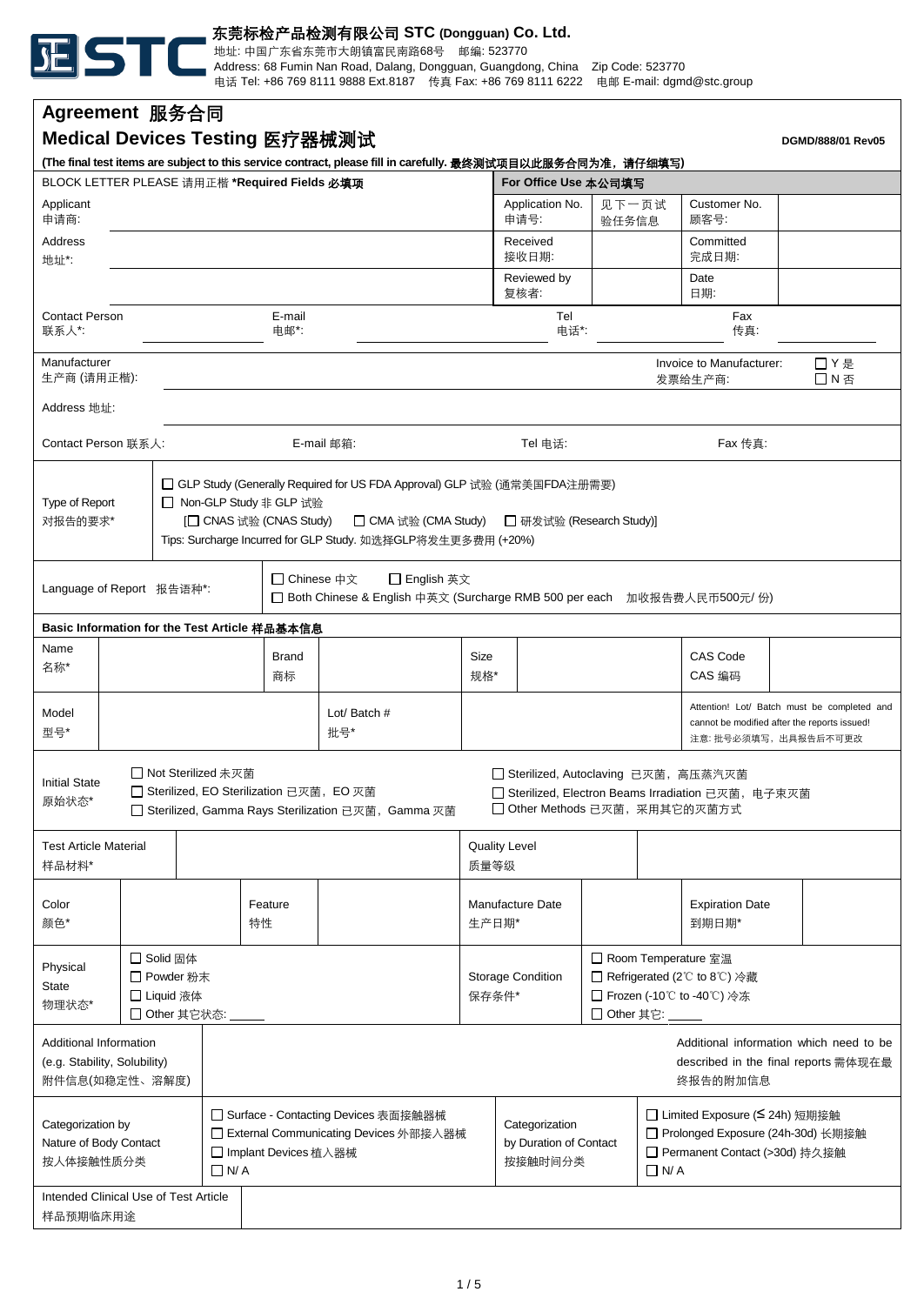| Sample Preparation Instructions 试验样品的制备     |                                                  |                          |                                                                                                                                                                                                                                         |                                              |                     |      |                 |  |  |  |  |
|---------------------------------------------|--------------------------------------------------|--------------------------|-----------------------------------------------------------------------------------------------------------------------------------------------------------------------------------------------------------------------------------------|----------------------------------------------|---------------------|------|-----------------|--|--|--|--|
| The test article is not sterilized, and STC |                                                  |                          | □ Proceed sterilization only for tests require sterile samples, like cytotoxicity study. 只针对试验前必须灭菌的试验,比如                                                                                                                               |                                              |                     |      |                 |  |  |  |  |
| is entrusted for sterilization.             |                                                  |                          | 细胞毒性, 其它试验不灭菌。                                                                                                                                                                                                                          |                                              |                     |      |                 |  |  |  |  |
| 样品未灭菌, 委托 STC 灭菌*。                          |                                                  |                          | Preferred option for most unsterilized samples. 此选项适用于大部分未灭菌样品。                                                                                                                                                                         |                                              |                     |      |                 |  |  |  |  |
|                                             |                                                  |                          | □ Proceed sterilization for all test. 所有试验需要灭菌。                                                                                                                                                                                         |                                              |                     |      |                 |  |  |  |  |
|                                             | Tip: 1. Additional fee may apply.可能产生额外          |                          | To choose this option only if the final product is not sterilized but needs to be sterilized under clinical use. 此选项只针                                                                                                                  |                                              |                     |      |                 |  |  |  |  |
| 费用。                                         |                                                  |                          | 对最终产品是未灭菌状态,但临床使用是需要灭菌的情况。                                                                                                                                                                                                              |                                              |                     |      |                 |  |  |  |  |
|                                             | 2. Ignore this part if the samples are supplied  |                          | Sterilization Methods Available in 现有可提供的灭菌方法:                                                                                                                                                                                          |                                              |                     |      |                 |  |  |  |  |
|                                             | sterile. 如送检样品已灭菌, 可忽略此部分。                       |                          | □ Gamma Rays Irradiation. 辐照灭菌                                                                                                                                                                                                          |                                              |                     |      |                 |  |  |  |  |
|                                             |                                                  |                          | □ Autoclaving at 121°C for 30 min. 高压蒸汽灭菌                                                                                                                                                                                               |                                              |                     |      |                 |  |  |  |  |
|                                             |                                                  |                          | □ Ultraviolet Radiation for 30 min. 紫外照射30分钟<br>The chosen sterilization method should not affect chemical or physical properties of the medical device in its final                                                                    |                                              |                     |      |                 |  |  |  |  |
|                                             |                                                  |                          | finished form. 所选择的灭菌方式须不影响最终产品的化学或物理性质。                                                                                                                                                                                                |                                              |                     |      |                 |  |  |  |  |
|                                             |                                                  |                          | $\Box$ No                                                                                                                                                                                                                               |                                              |                     |      |                 |  |  |  |  |
|                                             |                                                  |                          | $\Box$ Yes                                                                                                                                                                                                                              |                                              |                     |      |                 |  |  |  |  |
|                                             | Specify the components or materials to be.       |                          | Please provide relevant surface area or mass for each if there are more than one part or material and provide                                                                                                                           |                                              |                     |      |                 |  |  |  |  |
| tested                                      |                                                  |                          | schematic to point out different parts or materials with their sampling ratio. 当检测部位多于一个部件或材料时,请提                                                                                                                                       |                                              |                     |      |                 |  |  |  |  |
| 指定检测部位或材料*                                  |                                                  |                          | 供每一个部件或材料的表面积 (或重量)。此外,请提供示意图,示意图应指明每个部件或材料的名称,并提供各部件的                                                                                                                                                                                  |                                              |                     |      |                 |  |  |  |  |
|                                             |                                                  |                          | 取样比例 。取样比例:                                                                                                                                                                                                                             |                                              |                     |      |                 |  |  |  |  |
| <b>Thickness</b>                            |                                                  |                          | $\Box$ < 0.5mm                                                                                                                                                                                                                          |                                              |                     |      |                 |  |  |  |  |
| 厚度*                                         |                                                  |                          | $\Box$ ≥ 0.5mm                                                                                                                                                                                                                          |                                              |                     |      |                 |  |  |  |  |
|                                             |                                                  |                          | □ Not Applicable. 不适用此项。                                                                                                                                                                                                                |                                              |                     |      |                 |  |  |  |  |
| Can be cut or not                           |                                                  |                          | □ Yes, if needed. 可以, 如果需要。                                                                                                                                                                                                             |                                              |                     |      |                 |  |  |  |  |
| 样品是否可被切割*                                   |                                                  |                          | □ No, do not cut. 不可以。                                                                                                                                                                                                                  |                                              |                     |      |                 |  |  |  |  |
|                                             |                                                  |                          | □ NA (Liquid, Gel, Powder). 不适用此项 (样品为液体、胶体、粉末)。                                                                                                                                                                                        |                                              |                     |      |                 |  |  |  |  |
|                                             |                                                  |                          | To be prepared by <b>根据什么制备浸提液:</b> □ 表面积 Surface Area                                                                                                                                                                                  |                                              | □ 重量 Mass           |      |                 |  |  |  |  |
|                                             |                                                  |                          | Surface area is recommended when applicable. 如适用, 推荐选用表面积。                                                                                                                                                                              |                                              |                     |      |                 |  |  |  |  |
|                                             |                                                  |                          | For irregularly shaped solid devices, a mass/volume of extracting fluid shall be used such as Powder, pellets, foam, non-                                                                                                               |                                              |                     |      |                 |  |  |  |  |
|                                             |                                                  |                          | absorbent moulded items. 使用重量浸提,仅适用于客观上无法获得表面积,例如半固体、粉末、颗粒、海绵等。                                                                                                                                                                         |                                              |                     |      |                 |  |  |  |  |
|                                             |                                                  |                          | cm <sup>2</sup><br>Surface Area 表面积:                                                                                                                                                                                                    |                                              |                     |      |                 |  |  |  |  |
|                                             |                                                  |                          | Surface area should include all surfaces exposed to the extraction vehicles (Inside + Outside, both sides of slabs).                                                                                                                    |                                              |                     |      |                 |  |  |  |  |
|                                             |                                                  |                          | 表面积须包括能接触到浸提液的所有表面, 如内侧+外侧, 正面+反面。                                                                                                                                                                                                      |                                              |                     |      |                 |  |  |  |  |
|                                             |                                                  |                          | For random sampling test articles, the surface area will be calculated by STC.                                                                                                                                                          |                                              |                     |      |                 |  |  |  |  |
|                                             |                                                  |                          | 对于采用随机取样的受试样品, 其表面积将由STC测算。                                                                                                                                                                                                             |                                              |                     |      |                 |  |  |  |  |
|                                             |                                                  |                          | (注: 在样品不可切割,整体取样的前提下,选择表面积浸提,表面积超过600cm?时,每超过50cm?,需要加收浸提费用100元; 选择重                                                                                                                                                                    |                                              |                     |      |                 |  |  |  |  |
|                                             |                                                  |                          | 量浸提,样品重量超过30g时,每超过10g,需要加收浸提费用200元。                                                                                                                                                                                                     |                                              |                     |      |                 |  |  |  |  |
| <b>Extraction Instructions</b>              |                                                  |                          | Note: Under the condition that the sample cannot be cut and the sample is taken as a whole, if choose extraction on surface area, when the                                                                                              |                                              |                     |      |                 |  |  |  |  |
| 样品浸提要求*                                     |                                                  |                          | surface area is more than 600cm <sup>2</sup> , RMB 100 will be charged for each additional 50cm <sup>2</sup> ; If choose extraction on weight, when the weight is                                                                       |                                              |                     |      |                 |  |  |  |  |
|                                             |                                                  |                          | more than 30g, RMB 200 will be charged for each additional 10g.)                                                                                                                                                                        |                                              |                     |      |                 |  |  |  |  |
|                                             |                                                  |                          |                                                                                                                                                                                                                                         |                                              |                     |      |                 |  |  |  |  |
|                                             | Ignore this part if the samples are not going to |                          | Extraction Ratio 浸提比例:<br>$\Box$ 6 cm <sup>2</sup> : 1ml<br>$\Box$ 3 cm <sup>2</sup> : 1ml<br>$\Box$ 1.25 cm <sup>2</sup> : 1ml                                                                                                         |                                              |                     |      |                 |  |  |  |  |
| be extracted.                               |                                                  |                          |                                                                                                                                                                                                                                         |                                              |                     |      |                 |  |  |  |  |
| 如送检样品无需浸提,可忽略此部分。                           |                                                  |                          | $\Box$ 0.2g : 1ml<br>$\Box$ 0.1g : 1ml<br>□ Fill to Capacity 内腔浸提                                                                                                                                                                       |                                              |                     |      |                 |  |  |  |  |
|                                             |                                                  |                          | Leave it blank if don't know. 如不清楚, 请留空。.                                                                                                                                                                                               |                                              |                     |      |                 |  |  |  |  |
|                                             |                                                  |                          | Extraction Condition 浸提条件:                                                                                                                                                                                                              |                                              |                     |      |                 |  |  |  |  |
|                                             |                                                  |                          | $\Box$ (50±2)°C for (72±2) h                                                                                                                                                                                                            |                                              |                     |      |                 |  |  |  |  |
|                                             |                                                  |                          | $\Box$ (70±2)°C for (24±2) h                                                                                                                                                                                                            |                                              |                     |      |                 |  |  |  |  |
|                                             |                                                  |                          | $\Box$ (121±2)°C for (1±0.1) h                                                                                                                                                                                                          |                                              |                     |      |                 |  |  |  |  |
|                                             |                                                  |                          | $\Box$ (37±1)°C for (72±2) h                                                                                                                                                                                                            |                                              |                     |      |                 |  |  |  |  |
|                                             |                                                  |                          | $\Box$ 37°C for 24 h (Cytotoxicity only)                                                                                                                                                                                                |                                              |                     |      |                 |  |  |  |  |
|                                             |                                                  |                          | 注: 1. Recommended extraction condition: Cytotoxicity test: 37°C for 24h, and other test: 50°C for 72h or more.                                                                                                                          |                                              |                     |      |                 |  |  |  |  |
|                                             |                                                  |                          | 推荐的浸提条件: 细胞毒测试为 37°C for 24h, 其它测试为50℃ for 72h或其它条件。                                                                                                                                                                                    |                                              |                     |      |                 |  |  |  |  |
|                                             |                                                  |                          | 2. In some cases, temperatures above 37 °C result in chemicals that may not occur in clinical use and may result in<br>adverse biological responses not representative of the medical device in its final finished form.温度高于37°C可能产生不出现 |                                              |                     |      |                 |  |  |  |  |
|                                             |                                                  |                          |                                                                                                                                                                                                                                         |                                              |                     |      |                 |  |  |  |  |
|                                             |                                                  |                          | 在临床上的物质而影响试验结果的可代表性。请确认是否耐受所选温度。                                                                                                                                                                                                        |                                              |                     |      |                 |  |  |  |  |
|                                             | Test Request Information 试验任务信息                  |                          |                                                                                                                                                                                                                                         |                                              |                     |      |                 |  |  |  |  |
|                                             |                                                  |                          |                                                                                                                                                                                                                                         |                                              |                     |      |                 |  |  |  |  |
| Item                                        | <b>Tests</b>                                     | <b>Test Methods</b>      |                                                                                                                                                                                                                                         | Extractant(s)                                | <b>Standards</b>    | Note | Application No. |  |  |  |  |
| 选择                                          | 试验                                               | 试验方法                     |                                                                                                                                                                                                                                         | 浸提介质                                         | 参照标准                | 备注   | 申请号             |  |  |  |  |
|                                             |                                                  |                          | □ MTT Method MTT法                                                                                                                                                                                                                       | $\Box$ MEM with Serum                        |                     |      |                 |  |  |  |  |
|                                             |                                                  |                          | □ Elution Test 浸提定性试验                                                                                                                                                                                                                   | 含血清                                          | □ GB/T 16886.5-2017 |      |                 |  |  |  |  |
| □                                           | Cytotoxicity                                     |                          | □ Direct Contact 直接接触法                                                                                                                                                                                                                  | MEM without Serum<br>$\Box$ ISO 10993-5:2009 |                     |      |                 |  |  |  |  |
|                                             | 细胞毒性                                             |                          |                                                                                                                                                                                                                                         |                                              |                     |      |                 |  |  |  |  |
|                                             |                                                  |                          | □ Agar Diffusion 琼脂扩散法<br>口其它<br>不含血清                                                                                                                                                                                                   |                                              |                     |      |                 |  |  |  |  |
|                                             |                                                  | □ Filter Diffusion 滤膜扩散法 |                                                                                                                                                                                                                                         | □ Not Applicable 不浸提                         |                     |      |                 |  |  |  |  |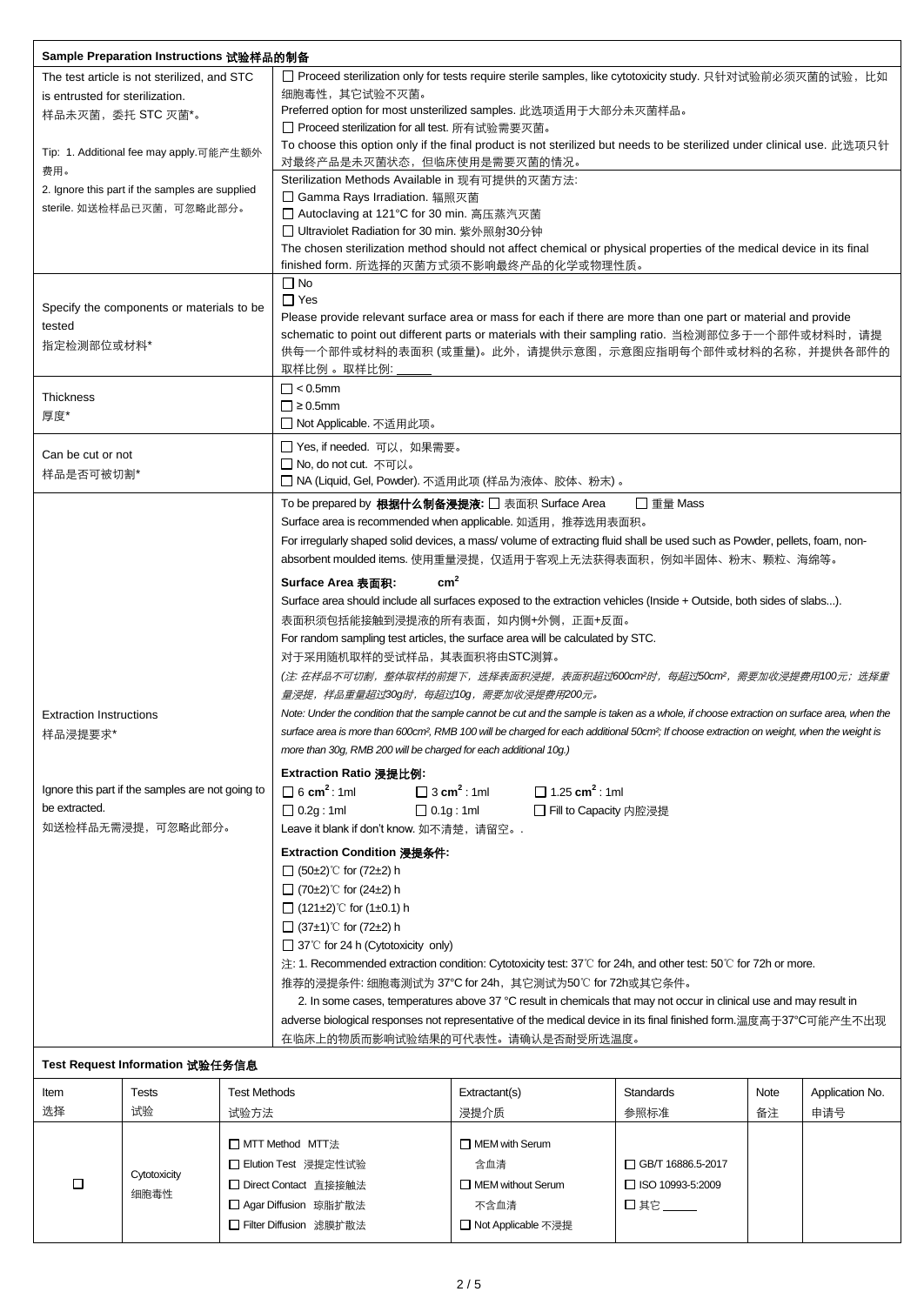| Item<br>选择                                                                                                                                                                                                                                                                                                                                                                                                                                                                                                                                                                                                                                                                                                                                                                                                                                                                                                                                                                                                                               | Tests<br>试验                               | <b>Test Methods</b><br>试验方法                                                                                                                                                                                                                                                              |                          | Extractant(s)<br>浸提介质                                          | <b>Standards</b><br>参照标准                                      | Note<br>备注 | Application No.<br>申请号 |  |
|------------------------------------------------------------------------------------------------------------------------------------------------------------------------------------------------------------------------------------------------------------------------------------------------------------------------------------------------------------------------------------------------------------------------------------------------------------------------------------------------------------------------------------------------------------------------------------------------------------------------------------------------------------------------------------------------------------------------------------------------------------------------------------------------------------------------------------------------------------------------------------------------------------------------------------------------------------------------------------------------------------------------------------------|-------------------------------------------|------------------------------------------------------------------------------------------------------------------------------------------------------------------------------------------------------------------------------------------------------------------------------------------|--------------------------|----------------------------------------------------------------|---------------------------------------------------------------|------------|------------------------|--|
| $\Box$                                                                                                                                                                                                                                                                                                                                                                                                                                                                                                                                                                                                                                                                                                                                                                                                                                                                                                                                                                                                                                   | Irritation<br>刺激                          | $\Box$ Skin Irritation - Extraction<br>皮肤刺激 浸提法<br>Skin Irritation - Direct Contact<br>皮肤刺激-直接接触法<br>□ Intracutaneous Reactivity 皮内反应<br>□ Penile Irritation 阴茎刺激<br>□ Rectal Irritation 直肠刺激<br>□ Vaginal Irritation 阴道刺激<br>□ Ocular Irritation 眼刺激<br>□ Oral Mucosa Irritation 口腔粘膜刺激 |                          | □ Polar 极性浸提<br>□ Non-polar 非极性浸提<br>□ Not applicable 不浸提      | GB/T 16886.10-2017<br>$\Box$ ISO 10993-10:2010<br>□ 其它 ______ |            |                        |  |
| □                                                                                                                                                                                                                                                                                                                                                                                                                                                                                                                                                                                                                                                                                                                                                                                                                                                                                                                                                                                                                                        | Sensitization<br>致敏                       | □ GPMT 豚鼠最大剂量试验 (推荐 Prefered)<br>□ Buehle Test, BT 豚鼠封闭贴敷试验                                                                                                                                                                                                                              |                          | □ Polar 极性浸提<br>□ Non-polar 非极性浸提<br>□ Not Applicable 不浸提      | GB/T 16886.10-2017<br>$\Box$ ISO 10993-10:2010<br>口其它         |            |                        |  |
| $\Box$                                                                                                                                                                                                                                                                                                                                                                                                                                                                                                                                                                                                                                                                                                                                                                                                                                                                                                                                                                                                                                   | <b>System Toxicity</b><br>(Acute)<br>急性毒性 | □ Injection (iv or ip) 注射方式 (静脉或腹腔)<br>□ Gavage 经口方式                                                                                                                                                                                                                                     |                          | □ Polar 极性浸提<br>□ Non-polar 非极性浸提<br>□ Not Applicable 不浸提      | GB/T 16886.11-2011<br>□ ISO 10993-11:2017<br>□其它_             |            |                        |  |
|                                                                                                                                                                                                                                                                                                                                                                                                                                                                                                                                                                                                                                                                                                                                                                                                                                                                                                                                                                                                                                          | Pyrogenicity                              | □ Material - Mediated Pyrogen 热原试验                                                                                                                                                                                                                                                       |                          | Rabbit Method 兔法                                               | □ 中国药典2020版                                                   |            |                        |  |
| □                                                                                                                                                                                                                                                                                                                                                                                                                                                                                                                                                                                                                                                                                                                                                                                                                                                                                                                                                                                                                                        | 热原                                        | □ Bacterial Endotoxin 细菌内毒素                                                                                                                                                                                                                                                              |                          | Gel-clot Limit Test 凝胶限量法                                      | $\Box$ USP <151><br>口其它                                       |            |                        |  |
| $\Box$                                                                                                                                                                                                                                                                                                                                                                                                                                                                                                                                                                                                                                                                                                                                                                                                                                                                                                                                                                                                                                   | Sub-acute<br>亚急性毒性                        | $\Box$ Injection (iv or ip)<br>注射方式(静脉或腹腔)<br>Implant in Subcutaneous                                                                                                                                                                                                                    | 周期<br>Period             | □ Polar 极性浸提<br>□ Non-polar 非极性浸提                              | □ GB/T 16886.11-2011<br>□ ISO 10993-11:2017                   |            |                        |  |
| $\Box$                                                                                                                                                                                                                                                                                                                                                                                                                                                                                                                                                                                                                                                                                                                                                                                                                                                                                                                                                                                                                                   | Sub-chronic<br>亚慢性毒性                      | 皮下植入<br>□ Gavage 经口方式                                                                                                                                                                                                                                                                    |                          | □ Not Applicable 不浸提                                           | 口其它 ______                                                    |            |                        |  |
| □                                                                                                                                                                                                                                                                                                                                                                                                                                                                                                                                                                                                                                                                                                                                                                                                                                                                                                                                                                                                                                        | Genotoxicity<br>遗传毒性                      | Bacterial Gene Mutation (AMES)<br>细菌基因突变试验<br>Mouse Lymphoma Assay (MLA)<br>小鼠淋巴瘤试验<br>Bone Marrow Micronucleus (MN)<br>骨髓微核试验                                                                                                                                                           |                          | □ Polar 极性浸提<br>□ Non-polar 非极性浸提                              | GB/T 16886.3-2019<br>□ ISO 10993-3:2014<br>$\square$ 其它       |            |                        |  |
| □                                                                                                                                                                                                                                                                                                                                                                                                                                                                                                                                                                                                                                                                                                                                                                                                                                                                                                                                                                                                                                        | Implantation<br>植入                        | □ in Muscle 肌肉植入<br>□ in Subcutaneous Tissue 皮下植<br>л<br>□ in Bone 骨植入                                                                                                                                                                                                                   | 周期 Period:<br>materials. | 可降解材料需要提供三个周期。<br>3 periods need to be provided for degradable | GB/T 16886.6-2015<br>$\Box$ ISO 10993-6:2016<br>□ 其它 ___      |            |                        |  |
| $\Box$                                                                                                                                                                                                                                                                                                                                                                                                                                                                                                                                                                                                                                                                                                                                                                                                                                                                                                                                                                                                                                   | Haemo-<br>compatibility<br>血液相容性          | □ Hemolysis - directly 普通溶血试验<br>□ WHO 溶血试验 (直接和间接)<br>□ Complement Activation 补体激活试验                                                                                                                                                                                                    |                          | Fragments: SC5b-9                                              | □ GB/T 16886.4-2003<br>□ ISO 10993-4:2017<br>□其它___           |            |                        |  |
| □                                                                                                                                                                                                                                                                                                                                                                                                                                                                                                                                                                                                                                                                                                                                                                                                                                                                                                                                                                                                                                        | Other 其它                                  |                                                                                                                                                                                                                                                                                          |                          |                                                                |                                                               |            |                        |  |
| $\Box$                                                                                                                                                                                                                                                                                                                                                                                                                                                                                                                                                                                                                                                                                                                                                                                                                                                                                                                                                                                                                                   | Other 其它                                  |                                                                                                                                                                                                                                                                                          |                          |                                                                |                                                               |            |                        |  |
| Service Required 服务要求*:<br>□ Regular 正常<br>□ Priority (50% Surcharge) 加快 (加收50%)<br>□ Immediate (100% Surcharge) 特快 (加收100%)<br>Sample pick-up time is not included 不包括收取样板时间<br>Sample to be returned 需否退还样品*:<br>□ Yes, return unused samples only 仅退回未使用样品<br>□ Return all samples including used samples 退回所有样品 (包括已使用样品)<br>□ No 不需<br>Service charge may be levied if reports and samples are to be returned by mail/ courier. 如果报告和样品通过邮递/ 快递方式退回,则可能会收取服务费。<br>I, hereby, confirm my agreement to the Terms and Conditions contained in this form (also available at http://www.stc.group) as a condition for the contract with<br>STC (Dongguan) Co. Ltd. Prior to this confirmation, I have been briefed with such Terms and Conditions to my understanding and was given opportunities to raise<br>question, if any. 本人在此确认同意以载于本表格内的条件与条款 (亦载于 <u>http://www.stc.group</u> ) 作为与东莞标检产品检测有限公司的合同的条件。在此确认同意前,我曾获得<br>此条件与条款的解说至明白,并获得提出问题(如有)的机会。<br>Authorized Signature and Company Chop of the Applicant<br>公司授权代表人签名及公司盖章: |                                           |                                                                                                                                                                                                                                                                                          |                          |                                                                |                                                               |            |                        |  |
| <b>Printed Name</b><br>公司授权代表人姓名                                                                                                                                                                                                                                                                                                                                                                                                                                                                                                                                                                                                                                                                                                                                                                                                                                                                                                                                                                                                         |                                           | (Requisition without authorized signature and company chop will not be accepted 无授权代表人签名及公司盖章的申请表将不会受理)                                                                                                                                                                                  |                          |                                                                |                                                               |            |                        |  |
| (请以正楷填写):                                                                                                                                                                                                                                                                                                                                                                                                                                                                                                                                                                                                                                                                                                                                                                                                                                                                                                                                                                                                                                | Date 日期:                                  |                                                                                                                                                                                                                                                                                          |                          |                                                                |                                                               |            |                        |  |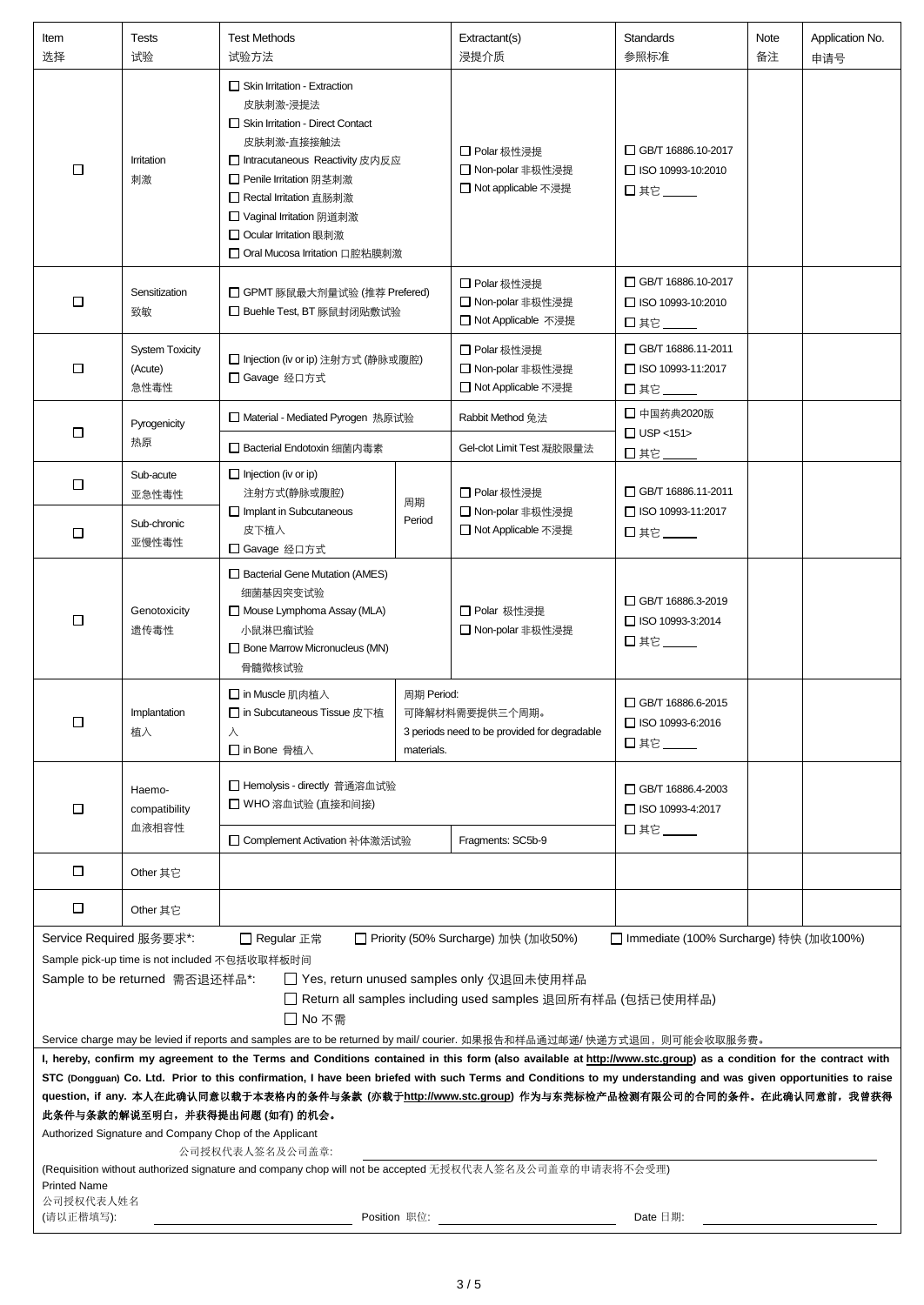# 测试的普通条款

东莞标检产品检测有限公司(以下简称"本公司")替客户进行所需测试或检定时,当根据以下条款进行,惟本公司亦保留拒绝接受任何客户有关测试或检定的委托,并毋须给予任何理由;

- 1. 本公司只为给予本公司指示的某客户或机构(以下简称"该客户")提供服务。除非获得该客户的授权,任何人士皆没有权利向本公司给予任何指示,尤其有关该测试的范围、报告及证书的送达方面。
- 2. 所有须接受测试或检定的物资、设备及其他财产皆须由该客户自资及根据本公司的规定送达至本公司。当有关的测试或检定完成后,该客户被本公司要求时,须自行提取有关物资或设备。无论在任何情况下 若该客户未能于测试报告的签发日期起计的 30 日内提取有关物资或设备(若该物资属于易消耗性质,例如食物及水的样本,有关时限则为 7 日),本公司可以酌情弃置该物资或设备及毋须赔偿该客户。
- 3. 该客户在本公司提供服务前或正在服务时,须遵守以下条款:
	- (a) 提供及时的指示和足够的资料,务求令本公司能提供有效的服务;
	- (b) 在本公司的要求下,提供任何设备及人员,让本公司能有效地提供服务;
	- (c) 采取所有必须的行动,以消除或补救任何会阻碍本公司提供服务的事物;
	- (d) 预先通知本公司有关该样本或进行测试时据涉及的真确或潜在危险;
	- (e) 为本公司的员工或代表提供所有必须的通行,令致本公司能有效地提供该客户所需的服务;
	- (f) 在本公司提供该服务期间,确保在本公司提供服务的有关环境、地点及其装臵的安全措施已经执行;
	- (g) 无论本公司已否发出测试报告或证书,该客户须充分履行其与其他方所签订的合同(如销售合同)的责任,否则本公司毋须向该客户承担任何责任。
- 4. 在本公司接受该客户委托的前提下,本公司将会发出测试报告及证书,在该客户委托范围内呈报本公司的意见;惟本公司毋须在该客户的委托范围以外呈报任何事实。该客户须提交充足和准确的测试样本资 料给本公司,否则本公司不会对证书和/ 或报告上的任何有关错误负上任何责任。
- 5. 本公司是被该客户不可撤换地授权以本公司的酌情方法送达测试报告或证书予该客户所指定的或由本公司根据实际情况、行业习惯、习性或是一般做法而决定的其他地方。
- 6. 本公司将以保密的方法处理及签发有关测试报告予客户。在未得本公司的同意下,该测试报告不得作全部或部分翻制,或作宣传或其他未经本公司许可的用途。当该客户从本公司收到有关测试报告后,可以 展示或传送该测试报告或由本公司所制定该测试报告的核证版本予其顾客、供应商或其他直接有关人士。在不影响第 7 条款的前提下、除非被有关政府机构、法律或法庭命今所要求,本公司在未经客户的同 意前,将不会与其他方就测试报告的内容进行任何讨论、书信的往来或透露。
- 7. 除非该客户在递交申请书时以书面反对,本公司将有权透露有关测试的文件及/ 或档案予任何第三者认证/ 认可机构作审核或其他相关用途。本公司无须因透露文件及/ 或档案的内容负上任何责任。
- 8. 在不影响第 7 条款的前提下,本公司承诺对在实验室活动中获得或产生的所有该客户信息承担管理责任:
	- (a) 本公司会将其准备公开的信息事先通知该客户。除该客户公开的信息,或本公司与该客户有约定(例如:为回应投诉的目的,或第7条款所述的情况),其他所有信息都被视为专有信息,会予保密。 (b) 当本公司依据法律要求或合同授权透露保密信息时,会将所提供的信息通知到相关该客户或个人,除非法律禁止。
	- (c) 本公司从该客户以外渠道(如投诉人、监管机构)获取有关该客户的信息时,会在该客户和本公司间保密。除非信息的提供方同意,本公司会为信息提供方(来源)保密,且不会告知该客户。
	- (d) 本公司人员,包括委员会委员、合同方、外部机构人员或代表本公司的个人,会对在实施实验室活动过程中获得或产生的所有信息保密,法律要求除外。
- 9. 假若该客户准备利用本公司所签发的测试报告在司法或仲裁程序上,该客户于呈交样本予本公司作测试前必须明确阐述此用途。
- 10. 除非本公司的确进行抽样测试及于有关测试报告内阐明此项事实,该测试报告只适用于已被测试的样本,而不适用于大量额度的有关货品。
- 11. 当该客户要求针对检测作出与规范或标准符合性的声明时(如通过/ 未通过,在允许限内/ 超出允许限),除非规范或标准本身已包含判定规则或该客户另有指定,本公司将采用 ILAC-G8 指导文件(及/或在 由工类测试领域时的 IEC Guide 115)作为判定规则。采用 ILAC-G8 文件时,如果测量值加/减覆盖率概率为 95%的扩展不确定度时与判定限值重叠,则不能进行符合性声明。有关该文件的资料可以从本公 司取得。
- 12. 任何记载该客户与其他方相互关系的文件(如销售合同、信用状、运载证明书),本公司一概视为纯粹资料,将不会影响本公司接受该客户所委托的服务范围或责任。
- 13. 假若该客户并未指定该测试所应用的测试方法或标准,本公司将会自行选择适当的方法或标准;有关该测试方法的资料可以从本公司取得。
- 14. 在本公司或其他进行测试的地方或在往返本公司与该进行测试地方的期间,假若物资、设备或财物发生任何损失或损坏,无论是否由于本公司的雇员、职员、代理或独立承包商的任何行为、疏忽或失职所造 成,本公司的雇员、职员、代理或独立承包商皆毋须负上任何责任及不会遭受任何追讨。
- 15. 本公司对由于利用本公司所签发的任何测试报告或通讯内的资料而造成的损失,概不会承担任何责任。
- 16. 在不影响第 14 和第 15 条款的前提下,本公司就任何损失所承担的赔偿总额将不会超过与该追讨有关的本公司可收取服务费用的 5 倍;本公司的赔偿责任亦绝对不会包含任何该客户的间接、特殊或随后引致 的损失(即并非由事故立刻造成,但其结果导致的破坏或损失)。
- 17. 假若本公司被任何非本公司能控制的因素导致未能提供该测试服务,而该测试服务亦已备受委托或有关协议已经协定,该客户仍须向本公司支持以下费用:
	- (i) 所有本公司已付的与该测试服务有关的费用及支出;
	- (ii) 与本公司已经提供的测试服务成比例的部分已协议的该测试服务费用或佣金;同时本公司毋须继续承担有关该测试服务中尚未完成的部分或全部责任。
- 18. 除非有关追认是在与该追讨有关的本公司所提供服务的日期起计的一年内提出,或是由本公司应该提供服务的日期起计的一年内提出,本公司将毋须就该追讨负任何赔偿责任。
- 19. 该客户同意本公司并不纯因与该客户建立合约关系或提供测试服务而代替该客户承担向其他方的责任。此外,本公司并非是保险承保人或担保人,将不承担有关的任何责任。
- 20. 就其他方提出任何追讨本公司、雇员、代理或独立承办商有关本公司提供或未能提供测试服务的任何损失或支出,而与该测试服务有关的追讨总额超过第 16 条款所订的赔偿限额,该客户须赔偿予本公司上 述追讨总额超出第 16 条款所订的赔偿限额的差额。
- 21. 假若该测试报告被不适当地运用,本公司将会保留权利撤回该测试报告,及采取任何适当的措施。
- 22. 该客户同意其委托本公司进行测试所得出之报告,并不能作为针对本公司法律行动的依据。
- 23. 本公司接纳及存档某样本是建基于肯定的基础,即该样本已经该客户投保或承担由于本公司在分析或处理该样本期间发生的火灾、盗窃或任何损失,并且不能向本公司或其职员、代理或独立承包商追讨任何 损失。
- 24. 假若该客户的要求令致有关该样本的测试须于该客户或任何第三方的实验室进行,则本公司只会代为传送有关该测试的结果,对其准确性概不负任何责任。如本公司只可证明该客户或任何第三方的实验室已 进行有关测试,则本公司只可确认某正确的样本已经被测试,而毋须为该测试的准确性负任何责任。
- 25. 假若本公司于提供测试服务的过程中需要未可预计的额外时间或支出,则本公司可以根据该基础向该客户收取额外的费用。
- 26. 本公司在提供测试服务期间所衍生的任何报告、证书或其他物资,其相关的所有法律产权(包括知识产权),皆由本公司所拥有。
- 27. 该客户应于本公司所发出的发票日期或由本公司以书面同意的特定日期内准时支持有关该测试的所有费用,否则该客户需要支付本公司发票日期起计至实际付款日期的利息(以每月 3 厘计)。该客户亦须支 付本公司用于追讨该笔欠款的所有费用,包括法律费用。
- 28. 当本公司收到该客户的请求,本公司可以电子媒介传递有关测试服务的结果,但该客户应注意,电子媒介传递不能保证其所含资料不会流失、延缓或被其他方截取。对于电子媒介传递导致其所含的任何资料 出现泄露、差误或遗漏,本公司将不会负任何责任。
- 29. 在有需要情况下,本公司可以将全部或部分测试服务向外承判予合资格的承办商,该客户若在呈交测试服务的申请表时未有提出对上述的反对,该客户将被视作同意上述本公司的安排。
- 30. 本公司根据有关该客户所需的测试或检定服务的个别情况,保留在上列所有普通条款上再增加特别条款的权力(此条款在该客户接获本公司的有关通知方生效)。
- 31. 对于本公司和该客户因本协议所产生的任何争议或索赔或有关本协议之违反,终止或无效,这里的条款应优先于各方或其代理人先前于口头上或书面上已协议之任何其它条款。
- 32. 这里的条款适用于中华人民共和国法律,凡因它们产生的或与上述条款有关的任何争议应通过友好协商解决,如果协议不成,该争议应提交中国国际经济贸易仲裁委员会,按照申请仲裁时该会现行有效的仲 裁规则进行仲裁。仲裁裁决是是终局的,对双方均有约束力。仲裁费用应由败诉方承担。
- 33. 这里的条款若在英文或中文的版本上出现歧义,则以中文为准。

## 东莞标检产品检测有限公司确认

## 公司盖章及签名:

| 姓名及职务: |  |
|--------|--|
|--------|--|

日期: \_